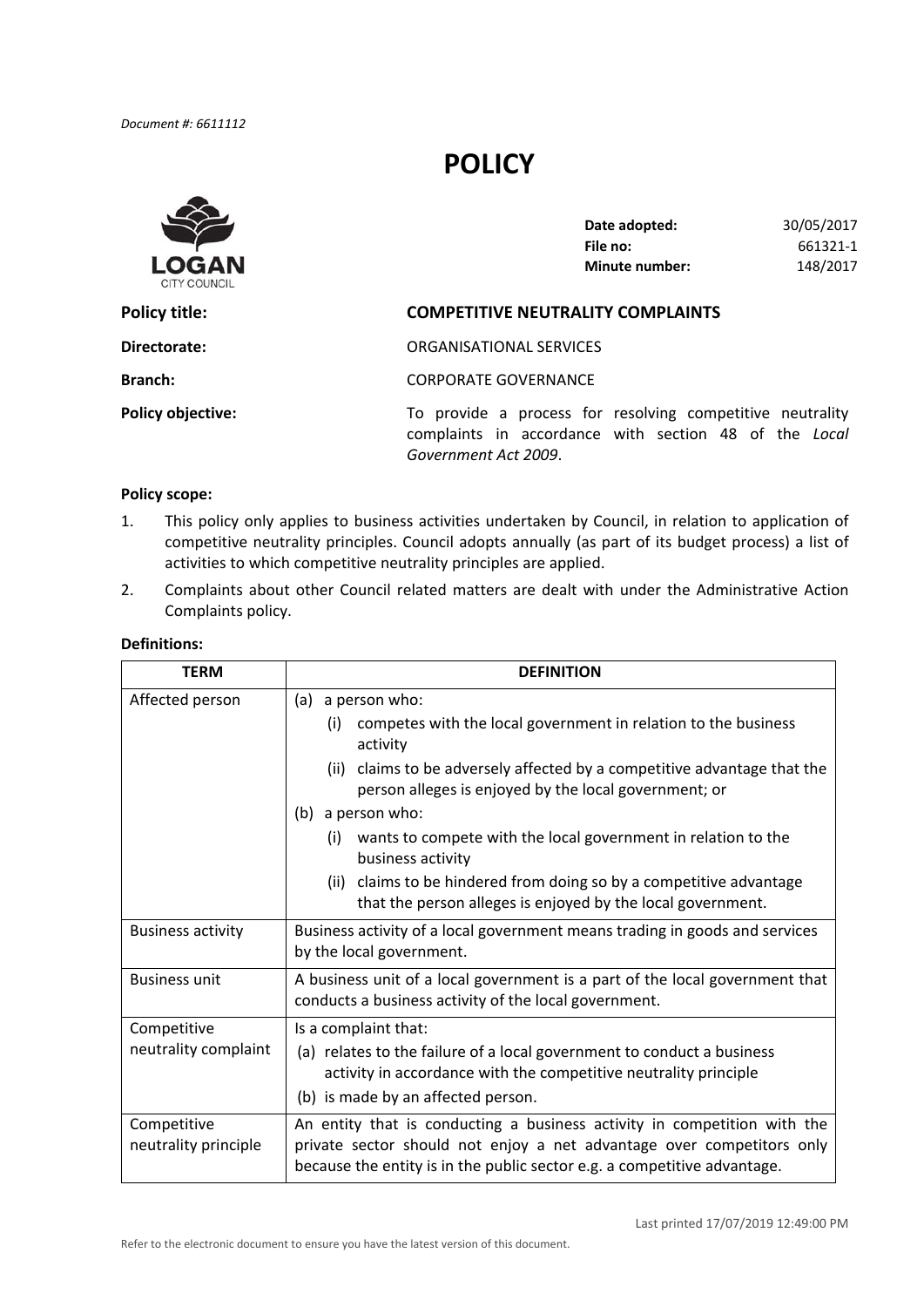| <b>TERM</b>                             | <b>DEFINITION</b>                                                                                                                                                                                                                  |  |  |
|-----------------------------------------|------------------------------------------------------------------------------------------------------------------------------------------------------------------------------------------------------------------------------------|--|--|
| Competitive<br>advantage                | Is an advantage that a business entity conducting a significant business<br>activity has over a private sector business because the local government<br>owns the business activity. For example, a competitive advantage includes: |  |  |
|                                         | a financial advantage<br>(a)                                                                                                                                                                                                       |  |  |
|                                         | (b)<br>a procedural advantage                                                                                                                                                                                                      |  |  |
|                                         | (c)<br>a regulatory advantage.                                                                                                                                                                                                     |  |  |
|                                         | Examples of a financial advantage:                                                                                                                                                                                                 |  |  |
|                                         | A significant business has a financial advantage if the significant business:                                                                                                                                                      |  |  |
|                                         | (a)<br>is exempt from paying a local government tax that a private sector<br>business must pay; or                                                                                                                                 |  |  |
|                                         | (b)<br>is charged a different government tax from the government tax that a<br>private sector business is charged; or                                                                                                              |  |  |
|                                         | is charged a lower rate of interest on a bank loan because the State<br>(c)<br>guarantees the loan.                                                                                                                                |  |  |
|                                         | Examples of a procedural advantage:                                                                                                                                                                                                |  |  |
|                                         | A significant business has a procedural advantage if the significant business:                                                                                                                                                     |  |  |
|                                         | (a)<br>does not have to supply the same amount of information under a<br>government approval process as a private sector business; or                                                                                              |  |  |
|                                         | (b)<br>can access more information under a government approval process<br>than a private sector business                                                                                                                           |  |  |
|                                         | Example of a regulatory advantage:                                                                                                                                                                                                 |  |  |
|                                         | A significant business has a regulatory advantage if the significant business is<br>exempt (completely or partly) from a government approval process that a<br>private sector business must follow.                                |  |  |
| Preliminary<br><b>Reviewing Officer</b> | Integrity and Information Program Leader.                                                                                                                                                                                          |  |  |
| Referee                                 | Corporate Governance Manager.                                                                                                                                                                                                      |  |  |
| Significant<br>business<br>activity     | Is a business activity of a local government that:                                                                                                                                                                                 |  |  |
|                                         | is conducted in competition, or potential competition, with the private<br>(a)<br>sector (including off-street parking, quarries, sporting facilities for<br>example); and                                                         |  |  |
|                                         | meets the threshold prescribed under a regulation.<br>(b)                                                                                                                                                                          |  |  |

## **Policy statement:**

1. Preliminary review process

 The preliminary review process for affected persons to raise concerns about alleged failure of Logan City Council business activity(s) to comply with the relevant competitive neutrality principles, and for clarifying and, if possible, resolving those concerns is:

- (a) all preliminary complaints must be in writing and set out:
	- (i) how the complainant is an 'affected person'
	- (ii) how the complainant believes the competitive neutrality principles have been breached
	- (iii) copies of all evidence the complainant has to support their complaint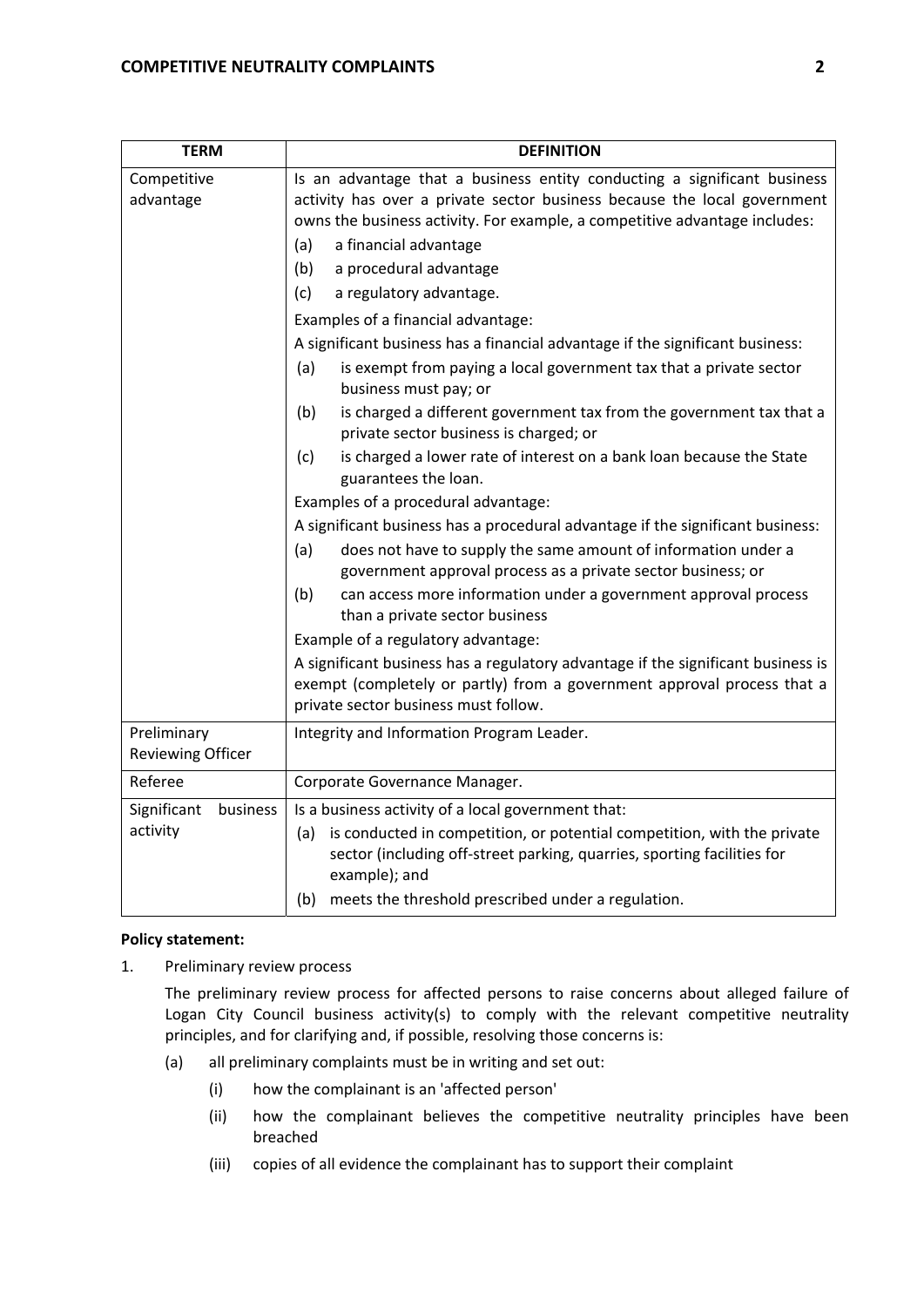- (b) a complaint will not be considered until the above information is provided to the satisfaction of the preliminary reviewing officer. The preliminary reviewing officer will make initial contact with the complainant within 10 working days. This initial contact will include acknowledging receipt of the concerns in writing, advising of any further requirements from the complainant and/or information available to the complainant and the preliminary review officers contact details
- (c) the preliminary reviewing officer will seek to establish the facts relating to the concerns expressed by the complainant. Investigation of the matter may involve meeting with the complainant, collecting data, holding further meetings and/or recommending mediation
- (d) the preliminary review officer will develop a proposed response to the concerns and seek, within 140 days, the complainant's views on the proposed response
- (e) the preliminary reviewing officer will provide a report to the relevant director on the concerns, which shall include the proposed response to the complainant, and the complainant's views on the proposed response
- (f) the director shall make a response, or shall direct the manager of the business activities concerned, to make a response to the complainant. The response will include details on how to make a formal complaint, either to the Queensland Competition Authority (QCA) for an accredited business activity or to Council's referee, which ever process is required.
- 2. Council referee complaints process

 The Council referee complaints process for affected persons to raise formal complaints about alleged failure of business activities to comply with the relevant competitive neutrality principles is as follows. This complaints process has been developed in accordance with the *Local Government Act 2009* (here in referred to as the LGA).

- (a) All complaints must be in writing as per the 'Competitive Neutrality Complaints Information Kit' (Id: 6640049).
- (b) All complaints must have been reviewed under the 'preliminary review process' of this policy before consideration of the complaint will commence.
- (c) All the complaints must be accompanied with payment of a \$100 application fee, before consideration of the complaint will commence.
- (d) All complaints will be processed through Council's document management system in the first instance, as per section 3. The written complaint is then forwarded to the Corporate Governance Manager, who will be Council's referee. The Corporate Governance Manager is only Council's referee for business activities, so directed by Council resolution. It is acknowledged that the skills and knowledge required to be a referee will not reside with only one officer of Council. Therefore, the Corporate Governance Manager will call upon various officers of Council and/or external experts to assist in the completion of the complaint process. The final decision of the referee still resides with the Corporate Governance Manager, here in referred to as the referee.
- (e) The referee will acknowledge receipt of the complaint in writing within 10 working days.
- (f) Within 60 days advise the complainant that a review of the complaint has determined one of the following:
	- (i) *Additional Information Notice* advising the complainant is required to provide further information before the referee can make a determination about investigating or refusing to investigate the complaint within 60 days;
	- (ii) Issuing of a written notice advising that an investigation will be undertaken i.e. an *Investigation Notice*; or
	- (iii) Advise that no investigation will be undertaken i.e. a *Refusal Notice*.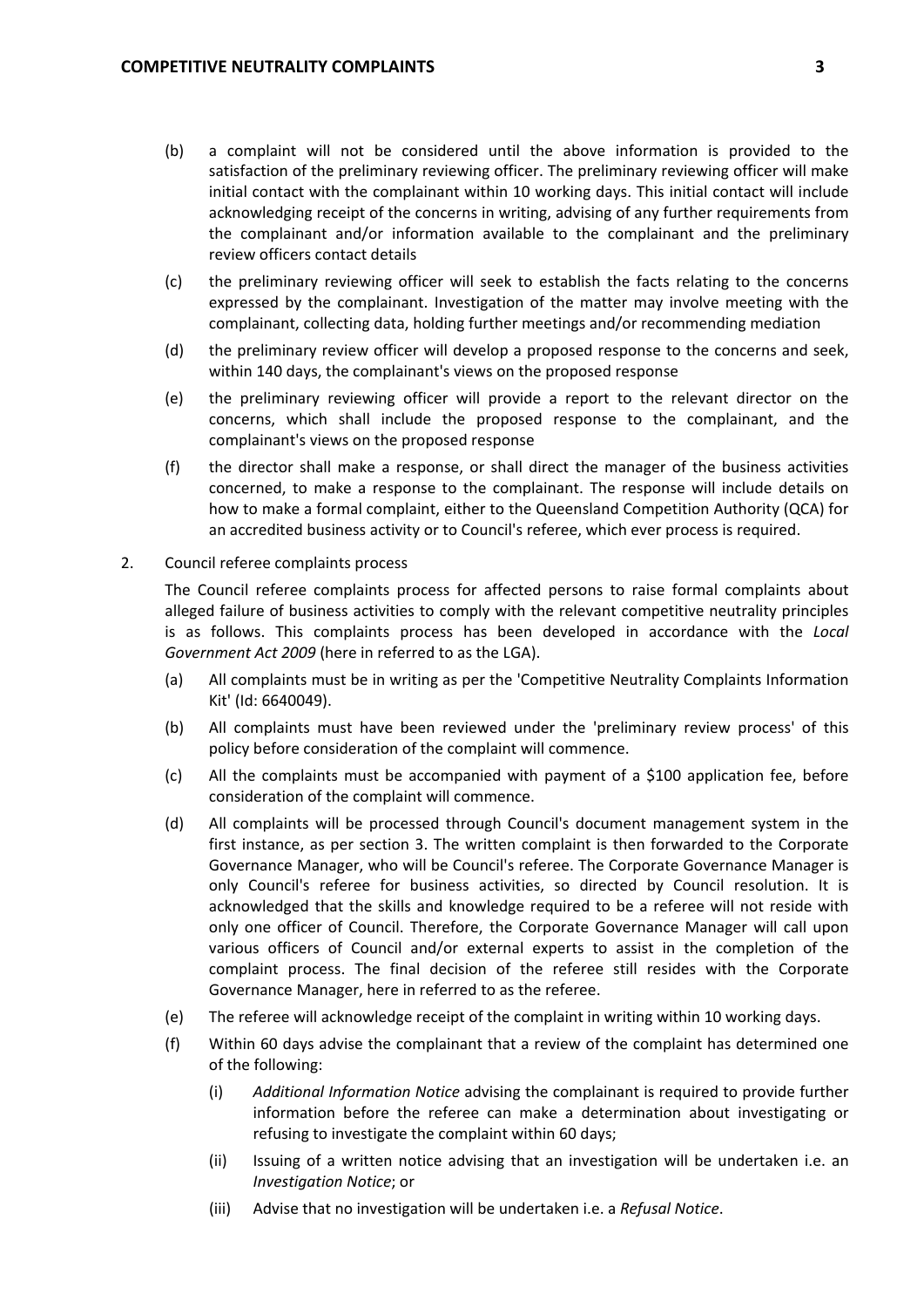- (g) If no investigation is to occur the referee must, within 14 days after making the decision, give a written notice stating the decision and the reasons for the decision i.e. a *Refusal Notice*. The referee must refuse to investigate a complaint if a business activity is accredited or the QCA is the referee for the business activity. The *Refusal Notice* will be sent to the complainant and a report to the Chief Executive Officer to present to the local government meeting.
- (h) Where the QCA undertakes the investigation or appeal this will be managed in accordance with section 4.
- (i) If an *Investigation Notice* has been issued, the referee must conduct the investigation within 140 days of issuing the investigation notice. Upon issuing the investigation notice, a copy is to be directed to the Integrity and Information Program Leader (to allow updating of the Competitive Neutrality Complaints (CNC) register ‐ Id: 6442921), to the complainant, and to the Chief Executive Officer to present to the local government.
- (j) The investigation of the matter will involve consideration of all submissions made in writing. Where the information in the submission is confidential, the referee will respect this confidentiality.
- (k) The referee and persons assisting referee in conducting the investigation will take into consideration all of the matters set out in the LGA regarding competitive neutrality complaints process.
- (l) At the end of the 140 days, a report (including recommendations) on the results of the referee's investigation of a complaint will be given to the Chief Executive Officer to present to local government and also to the complainant and other parties who received a notice of investigation.
- (m) The referee will ensure that the Integrity and Information Program Leader is given a copy of the report (including recommendations). The Integrity and Information Program Leader is to ensure that this report is open to inspection at Council's Administration Centre. This is to occur as soon as practicable after the investigation report is presented to the local government.
- (n) The Chief Executive Officer must refer the referee report to local government, within 30 days of receiving the report and/or to the next local government meeting. The local government must decide, by resolution within 30 days of receiving the referee's report, whether to implement the recommendations in the referee's report.
- (o) After local government makes its decision the referee must, within 7 days, give written notice of the resolution and reasons for the decision to the complainant and other relevant parties. The notice to the complainant will detail if the complainant has appeal rights to the QCA or not based of the LGA provisions. The Integrity and Information Program Leader is to also receive a copy of this local government resolution, to allow updating of the CNC register.
- 3. Records system for Council operated complaints process

 The records system to record formal complaints expressed about whether Logan City Council business activities are carried out in compliance with the competitive neutrality principles applying to the activity, all complaints to a referee, and the referee's decisions and recommendations shall be:

 (a) The Records Management program will receive and register all complaints on individual files within Council's electronic document/records management system. The security level for this class of files is to be set to the same level as Crime and Misconduct Commission files.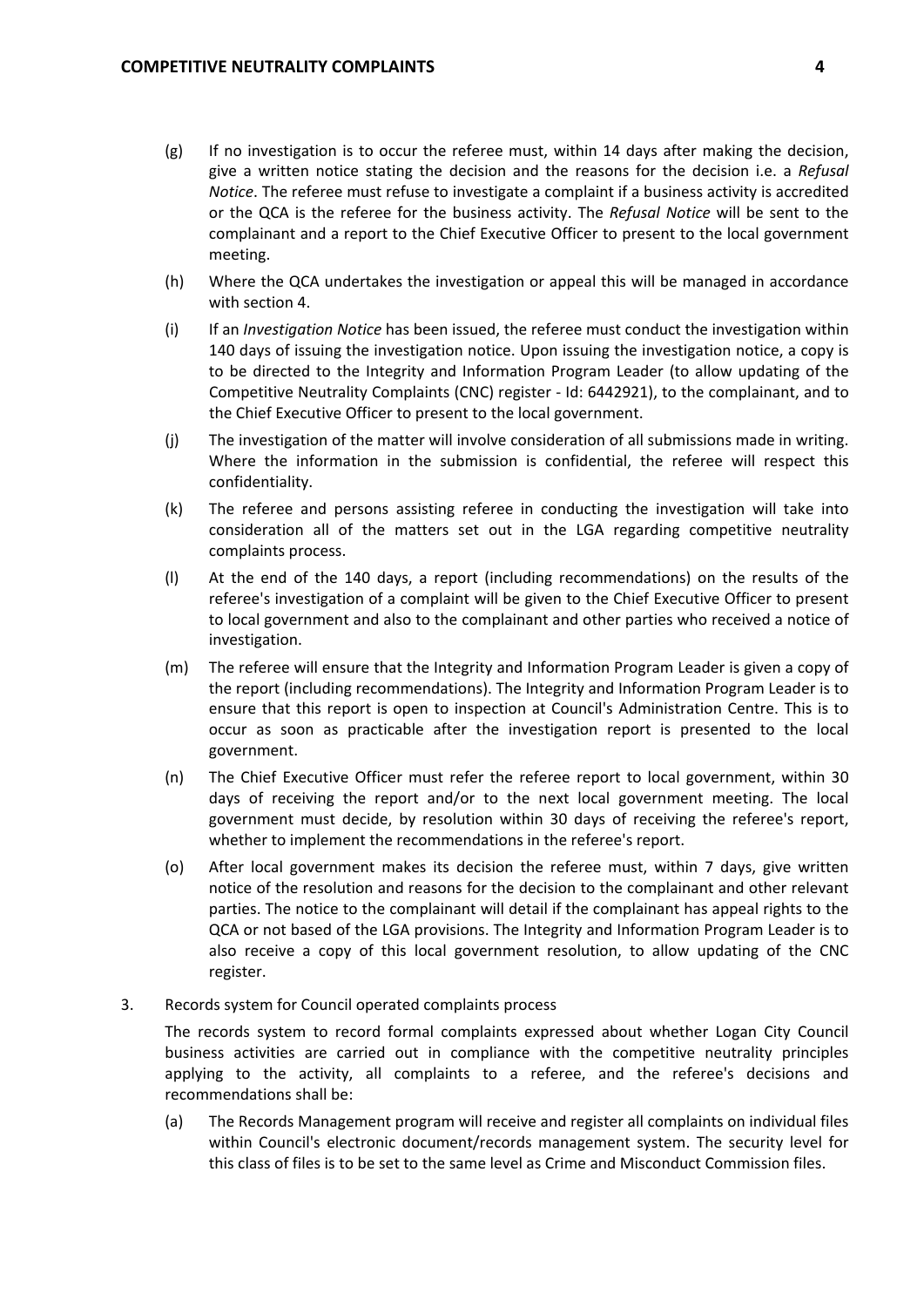- (b) Where persons express concerns about the operations of the Building Services program or Plant Fleet Services branch, the file from the preliminary complaint process will be reused to register and track the following documentation.
- (c) The Records Management program will action the letter to the Corporate Governance Manager, in their role as 'referee' in this policy.
- (d) If the referee has determined not to investigate the complaint, the outwards *refusal notice* addressed to the complainant will be recorded in Council's electronic document/records management system. The outwards letter will use specific wording in the 'document name' field of the profile form, to highlight that no investigation is required.
- (e) If an *Investigation Notice* is issued by the referee the notice will use specific wording in the 'document name' field to highlight the continuation of the investigation.
- (f) The referee records are to be considered confidential and no additional requests for the file are to be considered without first reference to the referee.
- (g) When the referee has issued a report on the complaint to the Chief Executive Officer, the covering memorandum will highlight that the attached document is the report on the specific complaint. A copy referee report will be referred onto the Integrity and Information Program Leader for public inspection.
- (h) When Council has made a decision on a report by the referee, the Council report will be recorded and referred onto the Integrity and Information Program Leader for updating of the CNC register.
- (i) The referee will advise the relevant persons, within 7 days of Councils decision. The electronic document/records management system will record the outwards letters and complete the recording requirements.
- 4. Records system where QCA is the referee

 Detailed below is the procedure to record concerns expressed about whether the Logan Waste Services business activity is carried on in compliance with the competitive neutrality principles applying to these activities, all complaints to the QCA, and the QCA's decisions and recommendations shall be:

- (a) Where persons express concerns about the operations of the Logan Waste Services business activities, the preliminary review procedure will be followed. The QCA will direct any complainant who has not followed the preliminary review procedure to Logan City Council.
- (b) Where a person has made a complaint to the QCA and the QCA has determined not to investigate the complaint, the Records Management program will forward the notification issued by the QCA to the Integrity and Information Program Leader to update the CNC register.
- (c) Where a person has made a complaint to the QCA, and the QCA has determined to investigate the complaint, the Records Management program will forward the notification issued by the QCA to the Integrity and Information Program Leader to update the CNC register.
- (d) Where the QCA has issued a report on the complaint, the Records Management program will record the receipt of the report and the date it was received. The report will be referred to the Corporate Governance Manager. The Corporate Governance Manager will ensure a copy is given to the Integrity and Information Program Leader to update the CNC register, with any recommendations contained in the report and have the report open for public inspection.